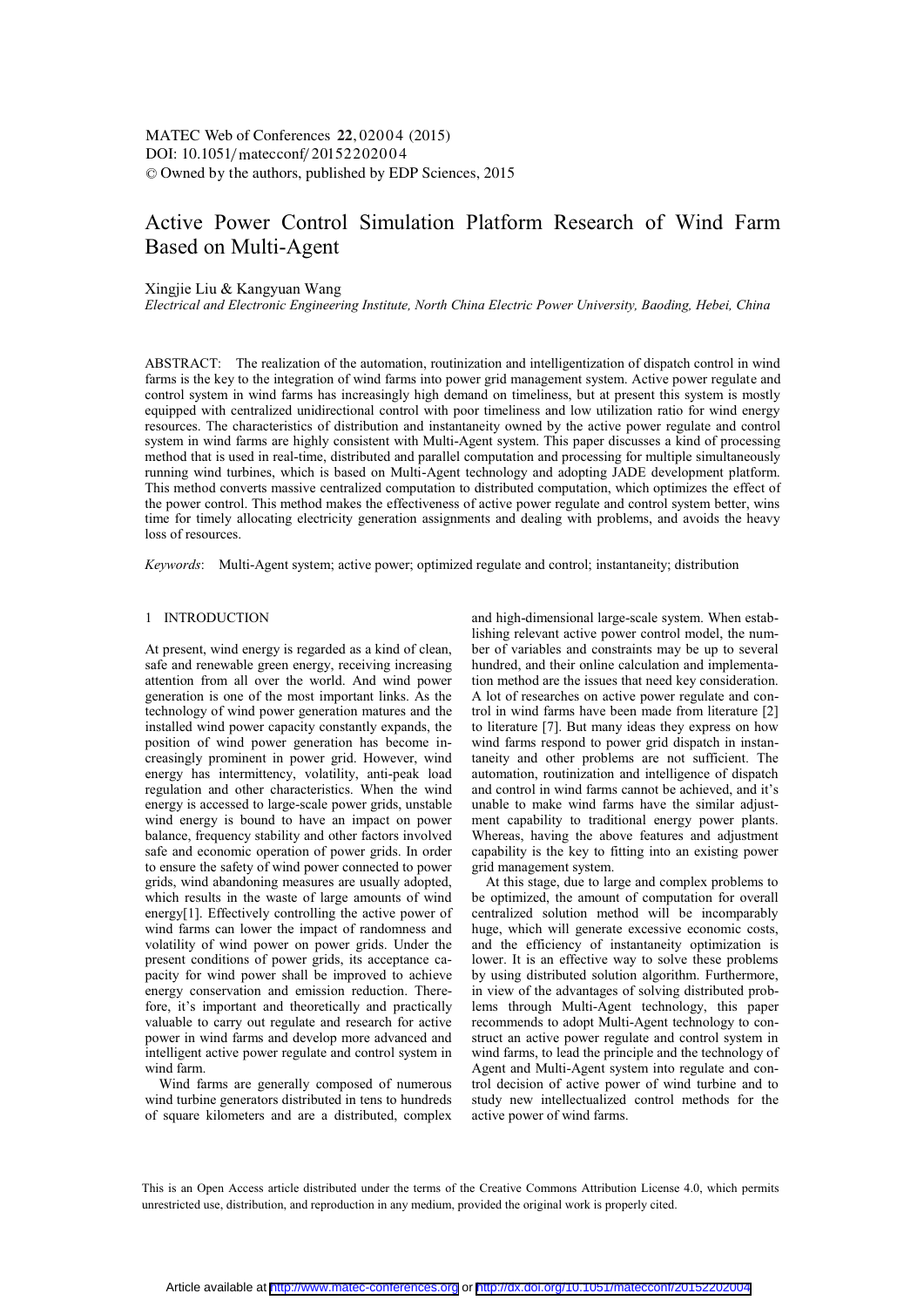

Figure 1. Services provided by JADE platform

Agent originates in distributed artificial intelligence, is the technology that combines artificial intelligence and distributed computation, may be seen as an entity that has autonomous capability, and can continuously and spontaneously achieve the design functions in a particular environment. Agent has the basic characteristics of autonomy, social nature, response capability, spontaneous behavior and so on<sup>[8]</sup>.

Multi-Agent system refers to a looser Multi-Agent union that consists of multiple interacted and interconnected Agents. These Agent members cooperate and serve mutually to complete an assignment together, and their collaborating and solving capabilities have been more than one single Agent<sup>[9]</sup>. The activity of each Agent member is autonomous and independent. Their own goals and behaviors are not restricted by other Agent members. The contradictions and conflicts between the goals and the behaviors of each Agent member are coordinated and resolved by means of competitions, negotiations or other methods.

The data and resources in Multi-Agent system are dispersed. Each Agent has incomprehensive information or capability for the assignments to be completed, and its concept of performing assignments is local. There is no global control system. The solution and calculation of the questions are conducted asynchronously. Multi-Agent system takes human society as research model. System science, decision science, management and organization theory, economics, game theory and other subjects, which are related to

the study of social behaviors of human beings, provide a theoretical basis for the Multi-Agent system. The past, closed and isolated knowledge system will be developed into an open, distributed and intelligent knowledge system. Multi-Agent system not only has the advantage of solving distributed and concurrent problems, but also is widely used in modern power system. A paper [10] describes the use of parallel work and collaboration mechanisms in Multi-Agent system, and the construction of the architecture and work mechanism of Multi-Agent for wide area protection may effectively achieve fast adaptive protection for large-scale power grid system under different operating conditions. Another paper[11] uses dispersion, coordination, control and other advantages in Multi-Agent system, establishes distributed intelligent dispatch system to realize energy-saving power generation, and verifies that this dispatch system is more adaptive, intelligent and faster.

JADE (Java Agent Development Framework) is an open source development framework with Multi-Agent system that has been developed entirely by the java language. JADE follows FIPA specification, through a series of abstract interfaces and tools, and provides basic services and communications, so that the developers can skip the realization of the FIPA standards and can pay more attention to the realization of the functions in Multi-Agent system. JADE completely refers to the definition of FIPA to provide a number of services, which are shown in Figure 1.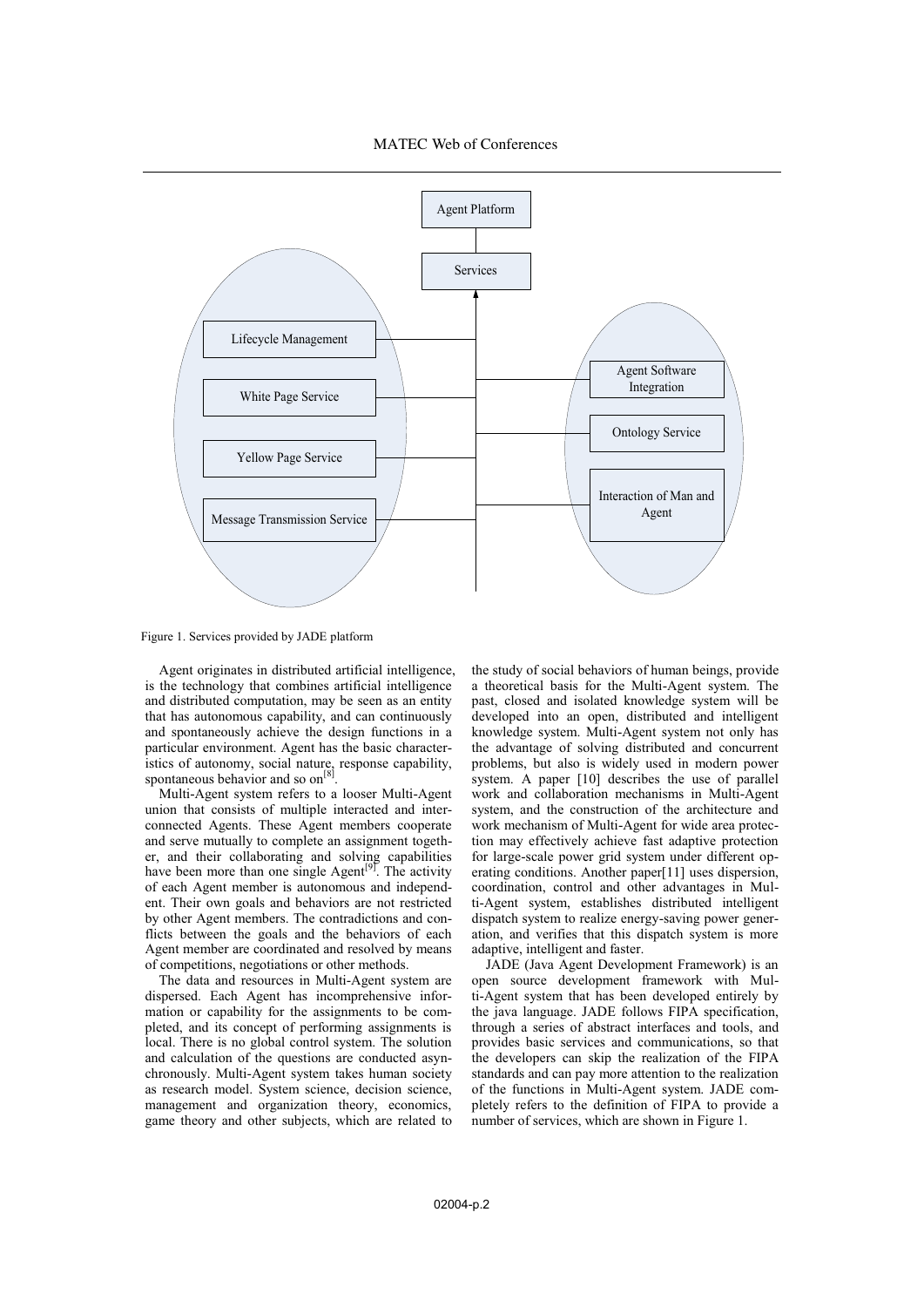# ICETA 2015



Figure 2. The structure of Multi-Agent system

## 2 ACTIVE POWER REGULATE & CONTROL SYSTEM IN WIND FARMS BASED ON MUL-TI-AGENT SYSTEM

#### 2.1 *Design of Agent*

This section applies the thought of Multi-Agent system structure and constructs an active power regulate and control system in wind farms based on Multi-Agent system. The architecture of the system is shown in Figure 2.

The composite architecture is used by this system and a variety of Agents have been designed. When the power grid issues a power command, the data is transmitted to the Chief Dispatch Agent through the Power Grid Dispatch Agent. The Chief Dispatch Agent carries out the process of power allocation, and eventually transmits the specific goals of power allocation are transmitted to Wind Turbine Agent that is the subordinate of each Wind Farm Agent through the Wind Energy Management Agent for the purpose of optimization, regulate and control of the power.

The duties and functions for each Agent are different. The specific instructions are as follows:

(1) Power Grid Dispatch Agent: accepts and conveys the instructions on power deployment from superior power grid, including starts and stops, cutting-off and so on. Power Grid Dispatch Agent is responsible for processing the instructions issued by the superior power grid and it cooperates with the Chief Dispatch Agent to optimize the system.

(2) Chief Dispatch Agent: this Agent is responsible for providing the decisions and instructions from power grid dispatch, and is responsible for the adjustment of power generating units, load allocation, the adjustment of generator output, the maintenance for generating units, peak regulation, frequency modulation and the arrangement for spare capacity.

(3) Wind Energy Management Agent: according to the resources available of wind turbine, this Agent determines upper and lower processing limits of generating units, and adjusts the output of the Wind Turbine Agent by mutual agreement with the Wind Farm Agent and its subordinate Wind Turbine Agent.

(4) Wind Turbine Agent and Wind Farm Agent: a wind turbine is regarded as a Wind Turbine Agent; a number of wind turbines connected by a bus bar can be classified as a Wind Farm Agent; numerous Wind Turbine Agents owned by the Wind Farm Agent are subject to the management of this Wind Farm Agent.

(5) Goal Management Agent: compared with the goal of traditional dispatch, the goal of intelligent dispatch not only considers economy, but also comprehensively and harmoniously considers economy, energy saving, environmental protection, safety and reliability.

(6) Safety Management Agent: the Agent not only will provide safe and stable constraints for the chief dispatch, but also can independently finish a stable verification task.

(7) Maintenance Management Agent: this Agent mainly determines the wind turbines that can be arranged for maintenance. Power Dispatch Agents at all levels should be based on the results of load forecasting and sorted table, on the premise of ensuring the safe operation of the system, comprehensively consider various factors, optimize the preparation of the yearly and monthly maintenance plan of generating units; according to the results of short-term load forecasting, arrange daily maintenance.

(8) Man-machine Interface Agent: Man-machine Interface Agent is responsible for the management and maintenance of man-machine interface in the entire system, which is user-oriented and able to display parameter tables and variation curve of system operation to the users, and the users can delete Agent, in-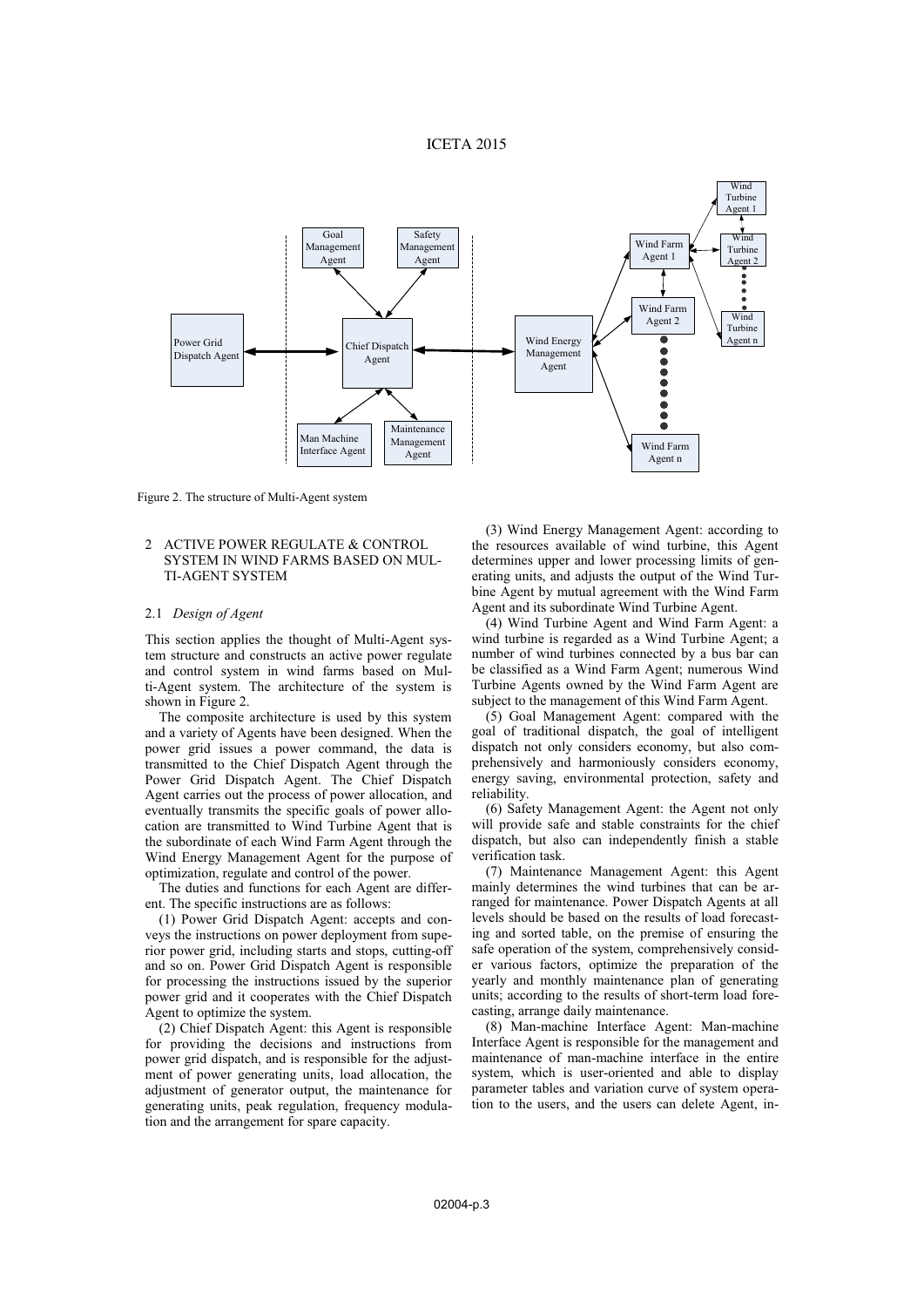

# MATEC Web of Conferences

Figure 3. Algorithm block diagram of comprehensive contract net

crease Agent, edit Agent, and modify the setting of all parameters through the man-machine interface.

## 2.2 *Communication between Agents*

The communication between the Agents in JADE is based on asynchronous communication mode. The Sender Agent uses ACL Message object to send messages, and the object contains the unique name of the Receiver Agent, the sending content and other information. Each JADE Agent has a mailbox, that is, Agent Message Queues. Each Message Receiving Agent is equipped with the mailbox for receiving messages. After the message is conveyed, the Agent automatically invokes method action() in Cyclic Behaviour to respond to the message.

#### 2.3 *Coordination algorithm between Agents*

This section proposes a coordination algorithm based on a comprehensive contract net between Agents. Through registering all levels of Agents, and selecting bid objects and other steps, we complete the delivery of information between each other, and realize mutual coordination and consultation between Agents. The block diagram of coordination algorithm is shown in Figure 3.

Step 1: Registry of all levels of Agents

All Wind Turbine Agents are registered in their respective wind farms; all Wind Farm Agents are registered in Wind Energy Management Agents; Wind Energy Management Agent, Goal Management Agent and other Agents are registered in Chief Dispatch Agent.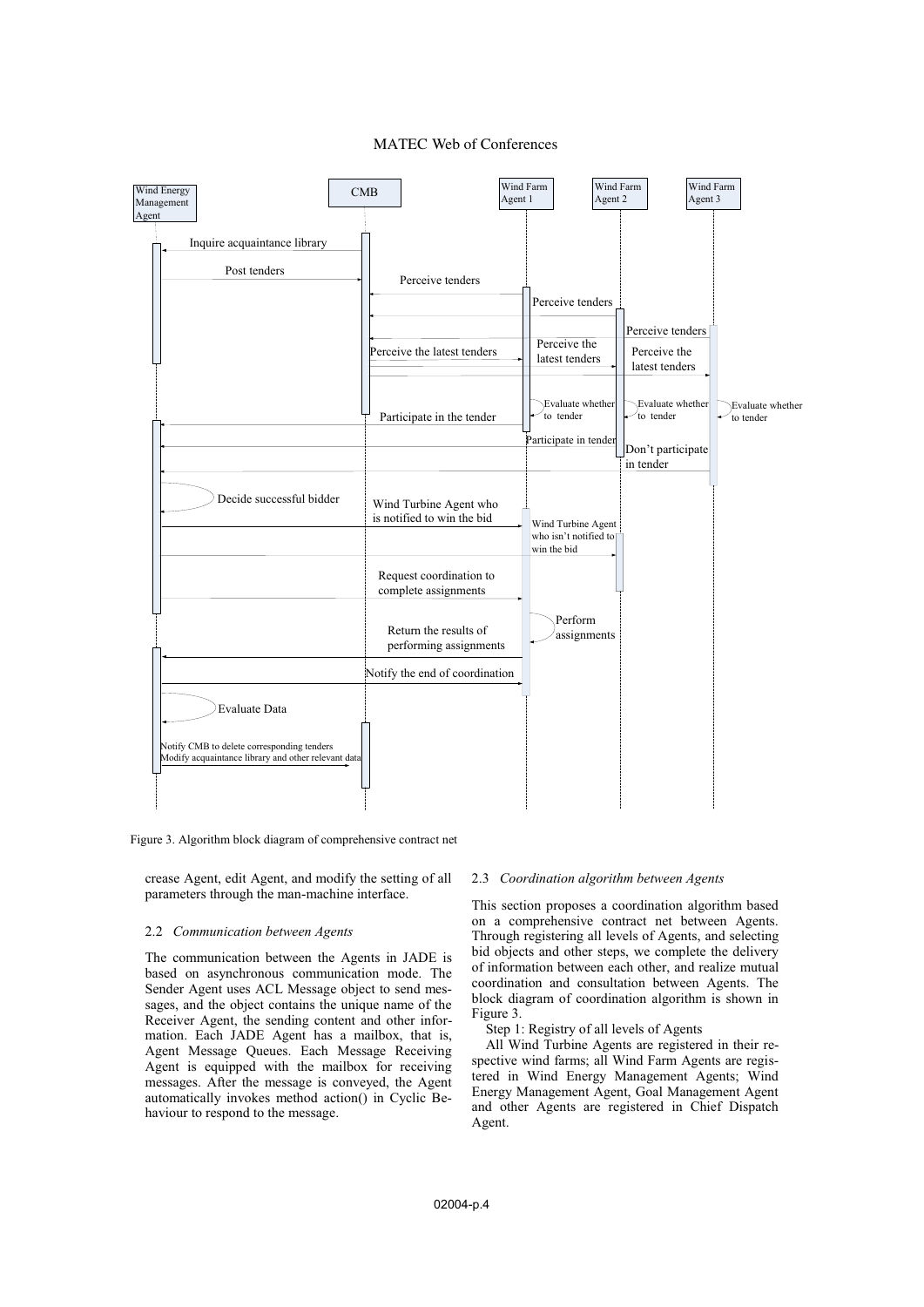Step 2: Select bidding objects

First, Wind Energy Management Agent finds from the Wind Turbine Agents owned by each Wind Farm Agent in their own acquaintance libraries, then, unites all acquaintances and asks them whether they can complete the latest power regulate assignments issued by Chief Dispatch Agent. If the acquaintances may complete the assignments, directly send the message on requesting coordination; if the capability of acquaintances is insufficient, the Wind Energy Management Agent invites tenders from all Wind Farm Agents.

## Step 3: Invite tenders

Chief Dispatch Agent issues assignments. Wind Energy Management Agent divides the adjusted data of active power issued by Chief Dispatch Agent to form tenders (bidding documents) according to the previous round of output proportion of each Wind Farm Agent. After that, several tenders are posted to a public message board (Common Message Board, CMB). All Wind Farm Agents periodically take the initiative to perceive the tenders from CMB. The Wind Turbine Agents owned by each Wind Farm Agent, according to the changes of wind speed, humidity and other environmental factors, determine their own maximum output power and input the results into their respective Wind Farm Agents. Wind Farm Agents depend on the results to calculate their own capability and decide whether to submit a tender.

The format of the tender:

Tender = {tenderID, WindManager, prohibit,

,, , } *TaskDescription Grade TaskRestriction EndTime* (1)

*tenderID*: represents ID of the tender, is the only identity uniformly allocated by CMB;

*WindManager* : represents the identity of Wind Energy Management Agent who initiates collaboration;

Prohibit: represents a collection of Wind Turbine Agents that are prohibited to bid under maintenance and other states;

*TaskDescription*: represents a simple description for the assignments;

Grade: represents the current level of the assignments;

*TaskRestriction* : represents that when Wind Farm Agent invites a tender, it must provide the constraint information, which is composed of the following factors:

 $TaskRestriction = {Time, Relative, Quality, Perception}$ 

Time: represents the time required by the Wind Farm Agent to complete this assignment;

Reliance: represents the reliability of Wind Farm Agent for Wind Energy Management Agent;

Quality: represents the completion degree that Wind Farm Agent promises to complete assignments;

Perception: represents the degree that Wind Farm Agent perceives the outside world, which is perception coefficient, which is determined by the following factors:

 $Perception = \{ \text{Idle}, \text{Resource} \}$ 

Idle: represents the busy or idle degree of Wind Farm Agent

Resource: represents its own resources available of Wind Farm Agent;

*EndTin*: represents the deadline of submitting a tender

Step 4: Submit bids

Wind Farm Agent submits bids for the assignments according to loading condition, resource usage, and the degree of conformity to assignment constraints for its subordinate Wind Turbine Agent. The bidding strategy is as follows:

$$
Bid(m, i, t) = \lambda_{i} \cdot Per(m, i, t) + \lambda_{2} \cdot Cap(m, i, t) + \lambda_{3} \cdot Rel(m, i, t)
$$
  
+ 
$$
\lambda_{4} \cdot Act(m, i, t) + \lambda_{5} \cdot Fri(m, i, t)
$$
 (2)

Wherein:

 $Bid(m, i, t)$ : represents the expected value of Wind

Turbine *Agent<sub>i</sub>* submitting bids for assignment *t* ,  $Per(m,i,t)$  : represents perception coefficient of Wind Farm *Agent<sub>i</sub>* for the tender, which is usually decided by the idle degree of Wind Farm *Agent<sub>i</sub>* and its own resources. The perception coefficient of Wind Farm *Agent<sub>i</sub>* may be expressed as:

$$
Per(m, i, t) = C_1 \cdot \text{Idle}(m, i, t) + C_2 \cdot R(m, i, t)
$$
  
Wherein:

Wherein:

 $Idle(m,i,t)$ : represents the idle degree of Wind Farm *Agent<sub>i</sub>*; comprehensively consider the operational conditions of all its subordinate Wind Turbines and measure the idle degree of its own assignments;

 $R(m,i,t)$ : represents the resources available owned by Wind Farm *Agent<sub>i</sub>*; comprehensively consider instantaneous wind speed information of all wind turbines and predict the information of wind speed;

 $C_1$  and  $C_2$  represents respective weights of the idle degree and available resources.

 $Cap(m,i,t)$ : represents its capability that Wind Farm *Agent<sub>i</sub>* completes promised assignments;

Re  $l(m, i, t)$ : represents the reliance that Wind Farm *Agent*<sub>*i*</sub> completes the assignments given by Wind Energy

Management *Agent <sup>m</sup>*

 $Act(m,i,t)$ : represents the activity degree of Wind Farm *Agent<sub>i</sub>*. Wind Energy Management *Agent*<sub>*m*</sub> issues *t* type assignments. The ratio of total number of bidding times of Wind Farm *Agent<sub>i</sub>* and total number of bidding times of all Wind Farm Agents is called the activity degree of Wind Farm *Agent<sub>i</sub>* in all Wind Farm Agents on *t* type assignments. Its expression is as follows:

$$
Act(m,i,t) = N_i^t / \sum_{i=1}^n N_i^t
$$

Wherein:

 $N_i^t$ : represents *t* type assignments issued by Wind Energy Management *Agent*<sub>*m*</sub>, total number of bidding times of Wind Farm *Agent* 

 $\sum_{i=1}^{n} N_i^t$ : represents *t* type assignments issued by *i* 1

Wind Energy Management *Agent*<sub>*m*</sub>, total number of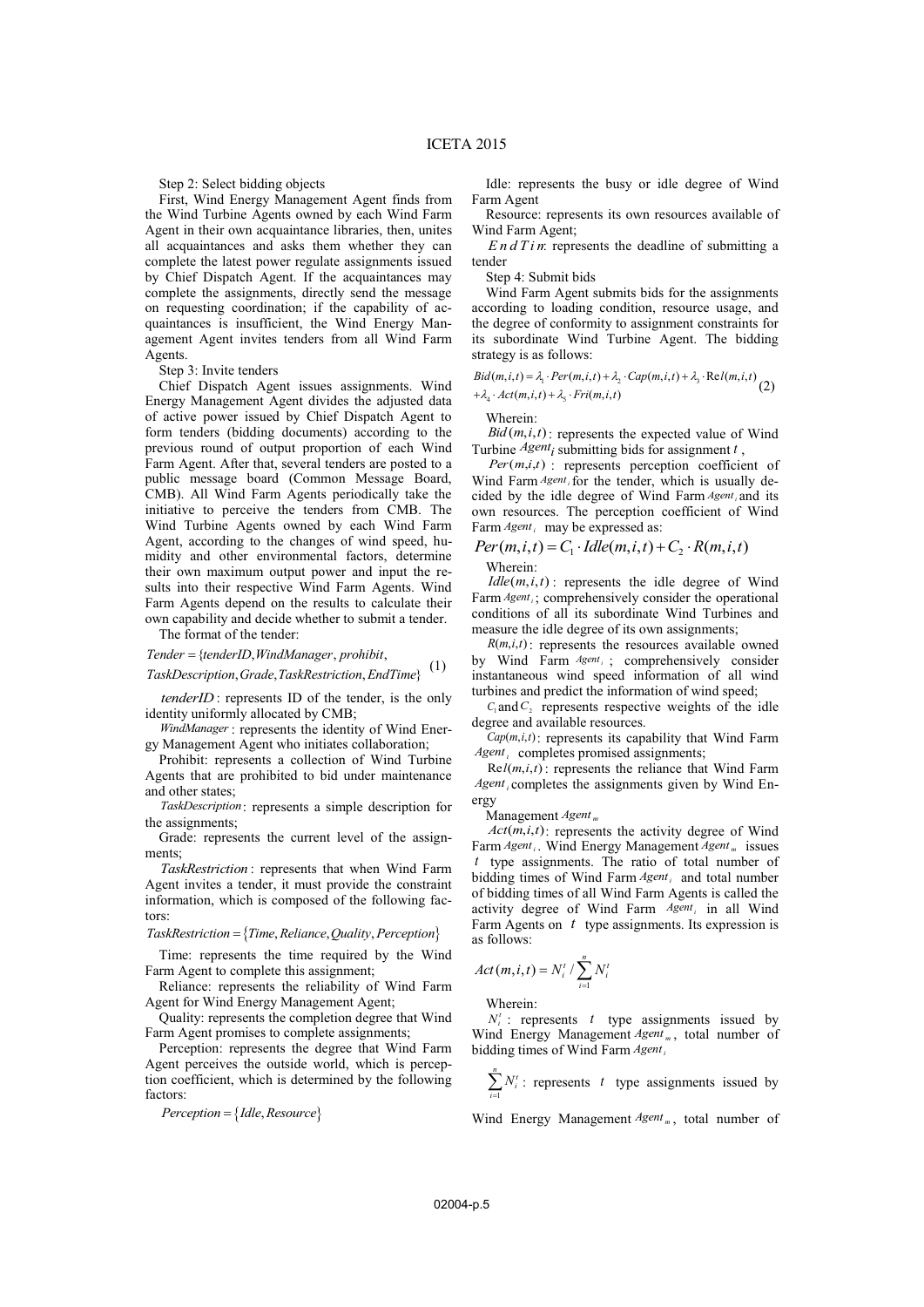bidding times of all Wind Farm Agents

 $Fri(m,i,t)$ : represents the friendship of Wind Farm *Agent* 

 $A$ gent<sub>i</sub><br> *Fri*(*m*,*i*,*t*) =  $N_m^t / N_m^t$ 

Wherein:

 $N'_{mi}$ : represents the number of times of Wind Farm *Agent<sub>i</sub>* completing *t* type assignments given by Wind Energy Management *Agent*<sub>m</sub>

 $N_{m}^{t}$ : represents the total number of times that Wind Energy Management *Agent*<sub>*m*</sub> giving *t* 

type assignments

 $\lambda_1$ ,  $\lambda_2$ ,  $\lambda_3$ ,  $\lambda_4$ ,  $\lambda_5$  represent the weight values of perception, capability, reliance, activity degree and friendship, and  $\lambda_1 + \lambda_2 + \lambda_3 + \lambda_4 + \lambda_5 = 1$ 

The idle degree of Wind Farm *Agent*; may be divided into three grades: busy, medium and idle. The perceptions of these three grades are respectively 1, 2, 3. The less its own resources are and the busier the grade is, the lower its perception is; instead, the higher its perception is. Comprehensively consider above factors and calculate their respective expected value for the bid. If the expected value for the bid calculated by Wind Farm *Agent<sub>i</sub>* itself is over the specified threshold value, the bid will be submitted; if not, the bid will not be submitted.

Step 5: Win the bid

According to bidding information provided by many bidders, Wind Energy Management *Agent <sup>m</sup>* selects several bidders who can be united by Wind Energy Management *Agent <sup>m</sup>* to form a *Agent* group and sends a contract to each Wind Farm Agent who wins the bid for confirmation. But generally there are multiple satisfying Wind Farm  $A$ gent<sub>i</sub> in the system, and there are more than one *Agent* with the highest reliance in the system. So Wind Energy Management *Agent*<sub>*m*</sub> introduces an evaluation function to confirm these bidders, and Wind Energy Management *Agent <sup>m</sup>* revises the bidding value of Wind Farm *Agent*<sub>i</sub> through an evaluation function, which is as follows:<br> $M(i, t) = \pi (T - i)$ 

$$
M(i,t) = q \cdot (T - time) + L \cdot Rel(m,i,t)
$$
\n(3)

 $+(1-L) \cdot Per(m, i, t)$ Wherein:

*T* : represents the time that Wind Energy Management *Agent*<sub>*m*</sub> asks to complete the assignments; *time* : represent the time that Wind Farm *Agent* promises to complete the assignments; Re *l*(*m*,*i*,*t*): represent the reliance; *Per*(*m*,*i*,*t*): represent perception; L: represents the weight of reliance in bidding and decision process.

Step 6: Sign contracts

Select and determine the optimal group of Wind Farm *Agent* ; after receiving the contract confirmation request send by Wind Energy Management *Agent* <sub>*m*</sub>, the Wind Farm *Agent* decides whether to sign contracts with Wind Energy Management *Agent*<sub>m</sub> according to the idle degree and its own resource usage at the moment.

Step 7: Evaluation

After Wind Farm *Agent*<sub>i</sub> signs contracts with

Wind Energy Management *Agent*<sub>*m*</sub>, Wind Farm *Agent*<sub>i</sub> starts to perform the assignments.

If Wind Farm *Agent*, can complete the assignments, the results of performing the assignments will be returned to Wind Energy Management *Agent <sup>m</sup>* , its own capability and reliance of this Wind Farm *Agent*<sub>i</sub> will be modified. The expressions are as follows:

$$
Cap(m,i,t) = \min[Cap(m,i,t) + \Delta c, 1]
$$
 (4.1)

$$
Rel(m, i, t) = min[Re l(m, i, t) + \Delta t, 1]
$$
 (4.2)  
Wherein:

 $\Delta c$ : represents the increased value in its own capability;  $\Delta t$ : represent the increased value in reliance

If the assignments cannot be completed successfully, likewise, its own capability and reliance will be modified.

Step 8: Notify CMB and modify its own database

Through Wind Energy Management *Agent <sup>m</sup>* notifying CMB, modify the corresponding completed tenders and store the obtained data from evaluation into CMB for the next bidding purposes. At this point, a round of assignments is completed.

# 3 ANALYSIS OF NUMERICAL EXAMPLES

In this paper, four wind turbines and six time periods of wind power generation system are taken as research background. The system parameters are shown in Table 1, in which there are four Wind Turbine Agents.  *represents the rated output power of the wind* turbines;  $P_{i0}$  represents the actual output power of the wind turbine i at the initial stage. System loads in each time period are shown in Table 2.

Table 1. System parameters

| Name     |                | $\overline{\phantom{a}}$<br>ΓW | АJ | A4 |
|----------|----------------|--------------------------------|----|----|
|          | $\Delta$<br>∠∪ | 16                             | -  | IJ |
| $P_{i0}$ | 10             |                                | o  | o  |

Table 2. Load data

| Time<br>Period | Load | Time<br>Period | Load        | Time<br>Period | Load |
|----------------|------|----------------|-------------|----------------|------|
|                | 24   |                | $3^{\circ}$ |                | 38   |
|                | 25   |                |             |                |      |

It is assumed that the actual power of the wind turbine is generally less than its rated power in the six time periods. Using the above coordination algorithm of the comprehensive contract net, we can get the optimal power allocation scheme of the four wind turbines. Actual outputs of each Agent in different time periods are shown in Table 3. As can be seen from Table 3, the proposed structure and optimization method for Multi-Agent System based on comprehensive contract net in this paper, may coordinate and optimize several wind turbines in a wind farm, at the same time of ensuring output, may utilize wind power resources to the greatest extent and extend the life of the wind turbine.